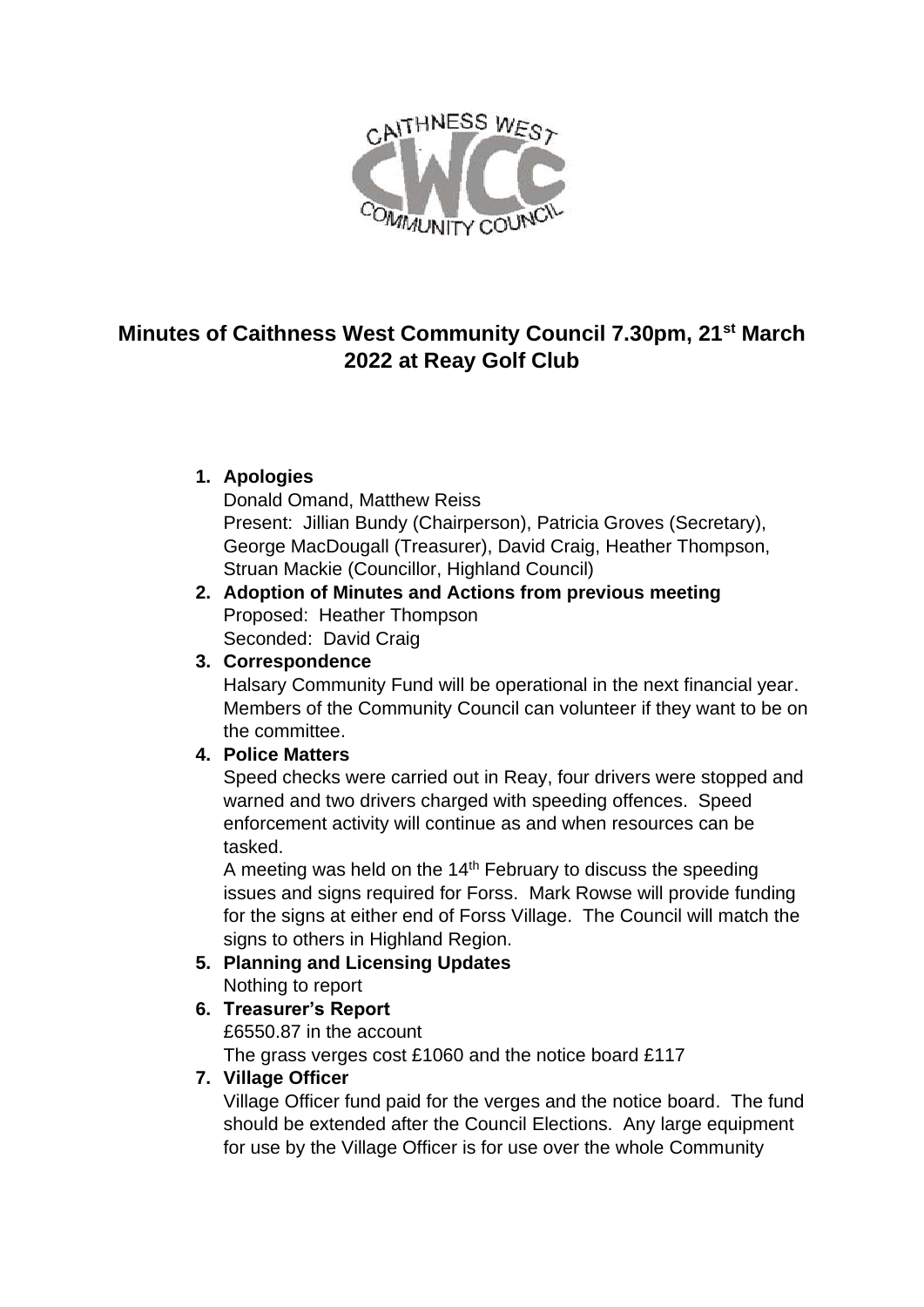Council area. Mackenzie Sutherland will oversee industrial mowers, trimmers etc.

To brighten up the Village a suggestion was made that the Gardening Club be asked if they would help in planting flowers in pots that CWCC would purchase.

## **8. Renewables Developments**

Limekiln has removed two turbines but they seem to now be in the extension to the wind farm.

Awaiting Public Enquiry result on Drum Hollistan.

Waiting to hear about Hill of Forss.

Ackron want to survey Jillian's field.

Offshore wind farm applications will be considered more favourably in the future.

### **9. Dounreay Stakeholders Group**

The next meeting is on Wednesday 23rd March.

The waste facility at Dounreay will be under discussion. The waste varies and it should be possible to sort out the waste, depending on the type. David plans to talk about it at the meeting.

### **10.Association of Community Councils' Update**

No update.

### **11.Community Shop**

The sub group met in Reay Golf Club and had a Zoom meeting with Toby Sandison, Community Shares Scotland who explained about selling shares to raise money for setting up the shop. The group are unsure as to the way forward.

Sandy Anderson, who has carried out work for Reay Hall and Reay Golf Club is to be contacted about carrying out a feasibility study and business plan to find the best location and governance structure for the shop.

A Development Officer for Caithness West had been talked about as this might be someone who could move the project forward but nothing more was known about it.

The Post Office had also been contacted about a mobile Post Office but they had not been back in touch.

It was suggested that HIE might be able to help.

#### **12.AOB**

Heather is submitting a funding application to Bailey Wind Farm and Caithness and North Sutherland Fund for the "smiley face" traffic signs this week. The CWCC constitution requires to be signed by office bearers of CWCC and a bank statement along with endorsements from Reay Golf Club, Matthew Reiss (Councillor), Rebecca Munro and Ruth and Rowland Shallcross, members of the public.

It appears that Caithness and Sutherland are the only part of the Highland Region that has to pay for these signs. The Council will maintain the signs.